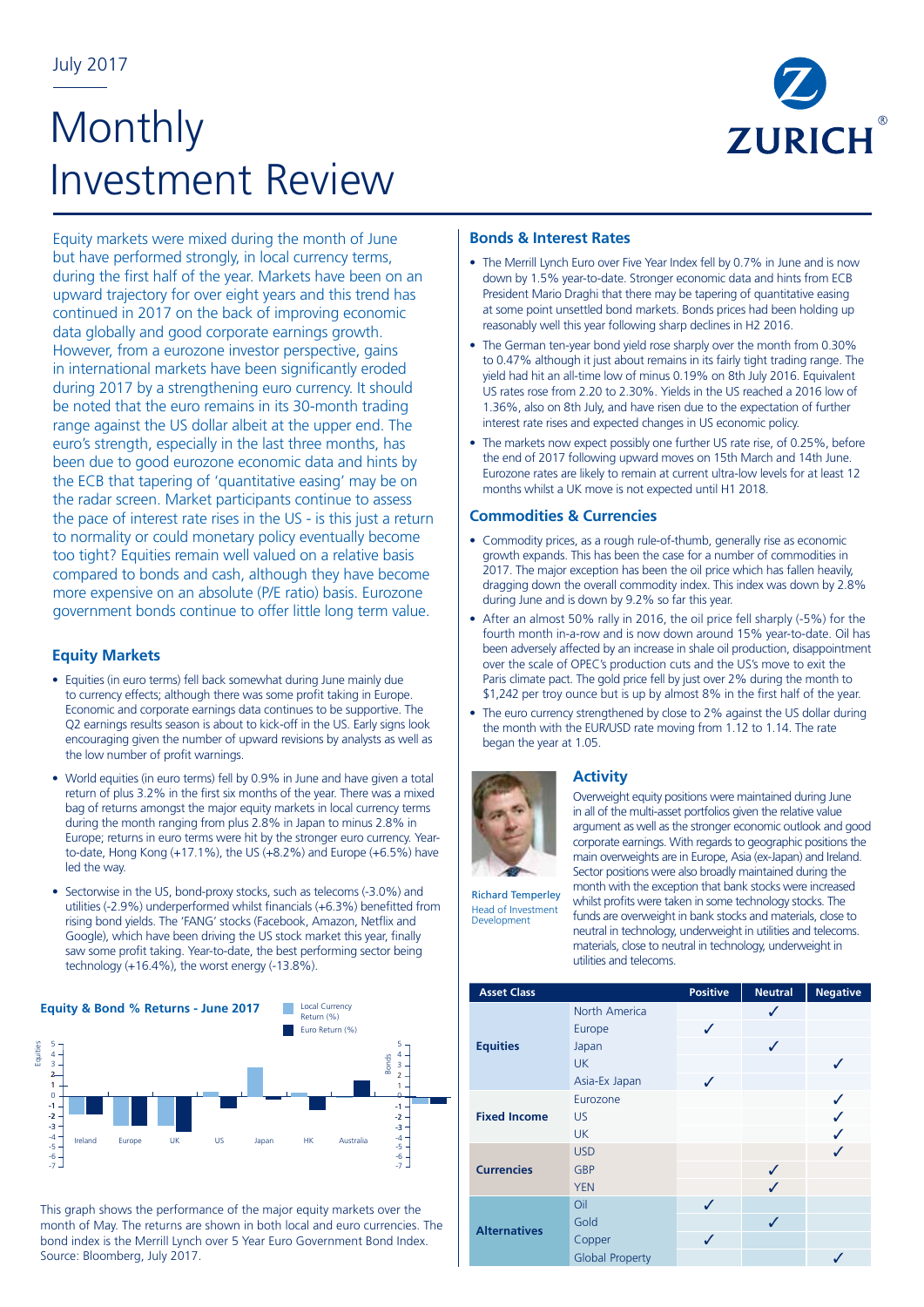#### Zurich Life Annualised Performance to 1st July 2017

|                                                 | <b>Year to</b><br><b>Date</b> | <b>Annualised</b> |             |                    |                    |                    |                    |                        |
|-------------------------------------------------|-------------------------------|-------------------|-------------|--------------------|--------------------|--------------------|--------------------|------------------------|
|                                                 |                               | 1 Year            | 3 Years     | <b>5 Years</b>     | 10 Years           | 15 Years           | 20 Years           | Fund Size $(\epsilon)$ |
| Prisma Multi-Asset Funds+                       |                               |                   |             |                    |                    |                    |                    |                        |
| Prisma <sup>2</sup>                             | $-0.5%$                       | 0.7%              | 1.2%        | <b>Not Started</b> | <b>Not Started</b> | <b>Not Started</b> | Not Started        | 155,571,893            |
| Prisma <sup>3</sup>                             | 0.0%                          | 3.3%              | 3.4%        | <b>Not Started</b> | <b>Not Started</b> | <b>Not Started</b> | <b>Not Started</b> | 573,421,914            |
| Prisma 4                                        | 0.8%                          | 8.1%              | 7.1%        | <b>Not Started</b> | <b>Not Started</b> | <b>Not Started</b> | <b>Not Started</b> | 576,573,148            |
| Prisma <sup>5</sup>                             | 1.1%                          | 11.3%             | 9.1%        | <b>Not Started</b> | <b>Not Started</b> | <b>Not Started</b> | <b>Not Started</b> | 229,429,311            |
| Prisma <sup>6</sup>                             | 2.7%                          | 14.7%             | 7.1%        | <b>Not Started</b> | <b>Not Started</b> | <b>Not Started</b> | Not Started        | 20,670,816             |
| <b>Managed Funds</b>                            |                               |                   |             |                    |                    |                    |                    |                        |
| <b>Cautiously Managed</b>                       | 1.2%                          | 6.6%              | 7.4%        | 8.8%               | <b>Not Started</b> | <b>Not Started</b> | Not Started        | 398,584,997            |
| <b>FinEx Sector Average</b>                     | 1.6%                          | 5.0%              | 4.0%        | 4.8%               | 2.4%               | 3.6%               | 4.1%               |                        |
| <b>Balanced</b>                                 | 2.7%                          | 11.5%             | 9.6%        | 11.4%              | 4.9%               | 6.9%               | 6.9%               | 1,650,926,719          |
| <b>FinEx Sector Average</b>                     | 1.8%                          | 8.2%              | 6.7%        | 9.1%               | 2.5%               | 4.6%               | 5.1%               |                        |
| Performance                                     | 3.7%                          | 14.4%             | 10.4%       | 12.2%              | 4.6%               | 7.1%               | 6.8%               | 1,310,340,898          |
| Dynamic                                         | 3.8%                          | 16.0%             | 11.0%       | 12.9%              | 4.7%               | 7.3%               | 6.8%               | 1,560,430,703          |
| <b>FinEx Sector Average</b>                     | 2.6%                          | 10.9%             | 7.7%        | 9.6%               | 2.8%               | 4.8%               | 5.2%               |                        |
| <b>Protected Funds</b>                          |                               |                   |             |                    |                    |                    |                    |                        |
| Protected 70                                    | 1.8%                          | 8.3%              | 5.4%        | 7.4%               | <b>Not Started</b> | <b>Not Started</b> | <b>Not Started</b> | 15,610,284             |
| Protected 80                                    | 0.8%                          | 4.2%              | 3.1%        | 4.6%               | <b>Not Started</b> | <b>Not Started</b> | <b>Not Started</b> | 34,891,649             |
| Protected 90                                    | $-0.6%$                       | $-0.3%$           | 0.2%        | 0.8%               | <b>Not Started</b> | <b>Not Started</b> | <b>Not Started</b> | 12,302,875             |
| <b>Cash Fund</b>                                |                               |                   |             |                    |                    |                    |                    |                        |
| Secure                                          | 0.0%                          | 0.0%              | 0.0%        | 0.0%               | 0.8%               | 1.3%               | 2.2%               | 290,651,626            |
| Cash Fund                                       | $-0.4%$                       | $-0.8%$           | $-0.6%$     | $-0.5%$            | 0.3%               | Not Started        | <b>Not Started</b> | 416,795,476            |
| <b>FinEx Sector Average</b>                     | $-0.2%$                       | $-0.2%$           | 0.1%        | 0.1%               | 0.9%               | 1.2%               | 1.9%               |                        |
| <b>Bond Funds</b>                               |                               |                   |             |                    |                    |                    |                    |                        |
| Global Corporate Bond (JP Morgan)*              | 2.2%                          | 0.4%              | 2.4%        | <b>Not Started</b> | <b>Not Started</b> | <b>Not Started</b> | Not Started        | 5, 143, 529, 461       |
| Global Government Bond (JP Morgan)*             | $-0.1%$                       | $-4.6%$           | 2.0%        | <b>Not Started</b> | <b>Not Started</b> | <b>Not Started</b> | <b>Not Started</b> | 300,809,647            |
| Indexed Eurozone Government Bond (BlackRock)    | $-0.5%$                       | $-3.8%$           | 2.8%        | 4.6%               | <b>Not Started</b> | <b>Not Started</b> | Not Started        | 7,466,792              |
| <b>Active Fixed Income</b>                      | $-1.5%$                       | $-4.6%$           | 4.3%        | 6.6%               | 6.6%               | 6.0%               | 7.0%               | 175,429,746            |
| Inflation-Linked Bond                           | $-2.0%$                       | $-1.7%$           | 0.6%        | 1.4%               | <b>Not Started</b> | Not Started        | <b>Not Started</b> | 6,124,739              |
| Long Bond                                       | $-2.9%$                       | $-8.2%$           | 5.9%        | 8.5%               | 7.3%               | <b>Not Started</b> | Not Started        | 52,306,819             |
| <b>FinEx Sector Average</b>                     | $-0.6%$                       | $-1.9%$           | 3.2%        | 4.9%               | 4.3%               | 4.5%               | 5.3%               |                        |
|                                                 |                               |                   |             |                    |                    |                    |                    |                        |
| <b>Absolute Return/Diversified Assets Funds</b> |                               |                   |             |                    |                    |                    |                    |                        |
| Global Targeted Returns Fund (Invesco)          | 2.2%                          | 3.2%              | Not Started | <b>Not Started</b> | <b>Not Started</b> | <b>Not Started</b> | Not Started        | 6,470,000,000          |
| Dyanmic Diversified Growth (BlackRock)          | 4.0%                          | 3.5%              | 0.4%        | 3.0%               | Not Started        | <b>Not Started</b> | <b>Not Started</b> | 16,118,160             |
| <b>Active Asset Allocation</b>                  | 0.7%                          | 8.1%              | 6.9%        | 7.4%               | Not Started        | Not Started        | Not Started        | 257, 116, 159          |
| <b>Commodity Funds</b>                          |                               |                   |             |                    |                    |                    |                    |                        |
| Gold                                            | $-1.2%$                       | $-8.8%$           | 3.5%        | $-3.5%$            | Not Started        | <b>Not Started</b> | Not Started        | 38,545,953             |
| Indexed Global Energy and Metals                | $-13.4%$                      | $-5.6%$           | $-11.0%$    | $-6.1%$            | $-5.9%$            | Not Started        | Not Started        | 13,296,305             |
| <b>Equity Funds (Global)</b>                    |                               |                   |             |                    |                    |                    |                    |                        |
| 5 Star 5                                        | 3.2%                          | 16.4%             | 10.9%       | 11.3%              | 3.9%               | 7.4%               | Not Started        | 205,401,149            |
| <b>International Equity</b>                     | 3.4%                          | 16.3%             | 11.9%       | 13.5%              | 5.8%               | 7.3%               | 7.9%               | 1,244,299,952          |
| Global Select (Threadneedle)                    | 5.4%                          | 16.9%             | 13.3%       | 14.1%              | 6.2%               | 7.4%               | Not Started        | 6,487,473              |
| Indexed Global Equity (BlackRock)               | 1.2%                          | 16.6%             | 11.5%       | 13.3%              | Not Started        | Not Started        | Not Started        | 99,220,336             |
| Sector Average                                  | 3.0%                          | 14.8%             | 9.4%        | 11.5%              | 4.0%               | 5.3%               | 5.1%               |                        |
| <b>Equity Funds (European)</b>                  |                               |                   |             |                    |                    |                    |                    |                        |
| 5 Star 5 Europe                                 | 9.6%                          | 24.3%             | 13.3%       | 16.1%              | 5.0%               | <b>Not Started</b> | Not Started        | 111,214,481            |
| European Select (Threadneedle)                  | 10.4%                         | 14.0%             | 9.9%        | 13.6%              | 6.3%               | 8.5%               | Not Started        | 11,399,773             |
| Sector Average                                  | 8.9%                          | 20.3%             | 8.1%        | 13.5%              | 3.2%               | 5.9%               | 6.8%               |                        |
|                                                 |                               |                   |             |                    |                    |                    |                    |                        |

#### **Source: Financial Express as at 01/07/2017**

The Financial Express sector averages shown are the average of all funds in each of the Financial Express sectors in the individual pensions category.

**Annual management charges (AMC) apply. The fund returns shown are net of the AMC deducted by Zurich Life in our unit prices. The fund returns are based on an investment in the funds and do not represent the returns achieved by individual policies linked to the funds. These fund returns may be before the full AMC is applied to a policy. The actual returns on policies linked to the specified fund will be lower because of the effects of charges and in some cases a higher management charge.**

**<sup>+</sup>** The Prisma Multi-Asset Funds were previously known as the Pathway Multi-Asset Funds.

\* External fund size: Where external funds have been on the Zurich platform for less than two years, we have used the fund size of the underlying external fund. N/S = Not Started.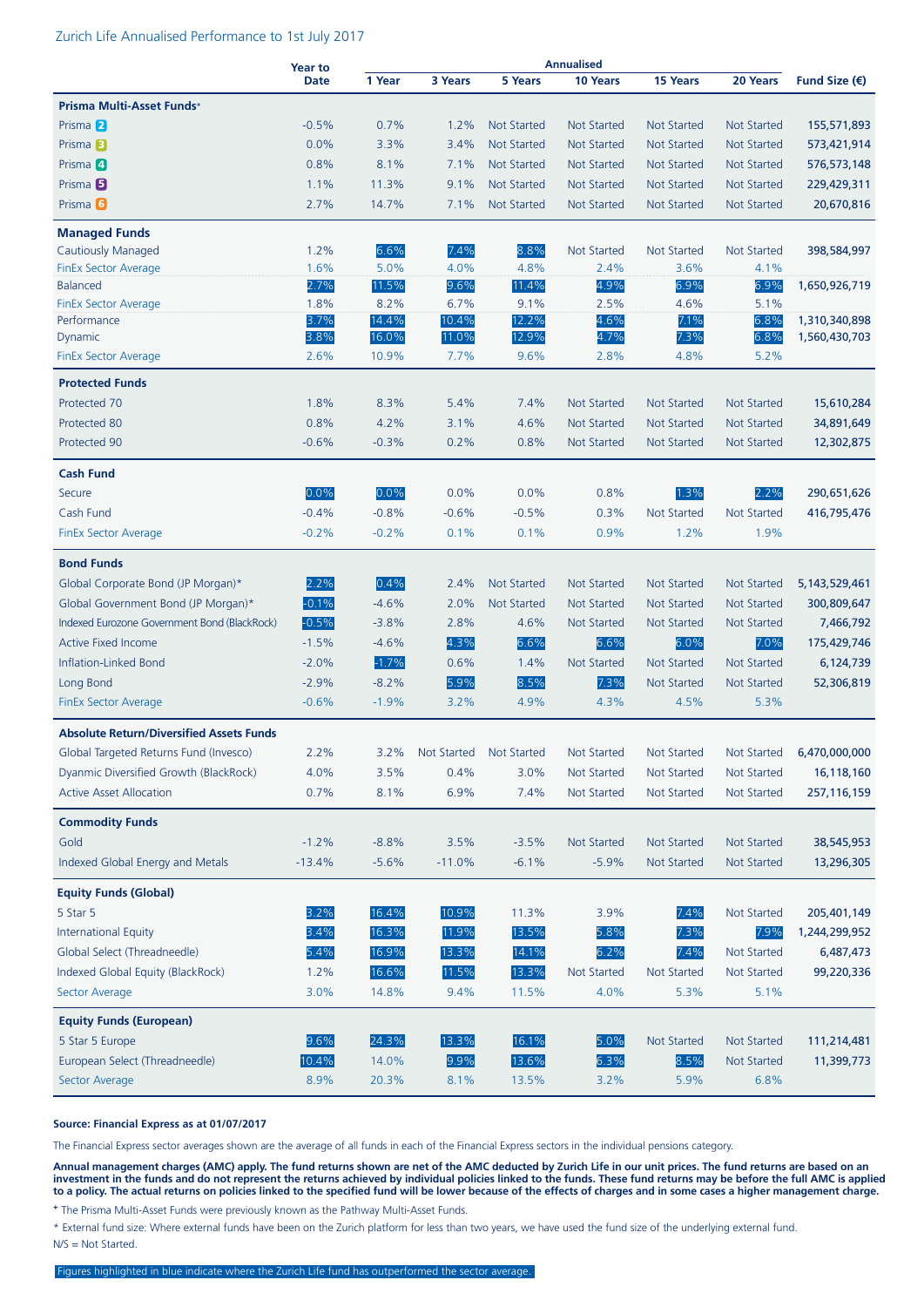|                                            | <b>Year to</b> | <b>Annualised</b> |          |                    |                    |                    |                    |                        |
|--------------------------------------------|----------------|-------------------|----------|--------------------|--------------------|--------------------|--------------------|------------------------|
|                                            | Date           | 1 Year            | 3 Years  | <b>5 Years</b>     | 10 Years           | 15 Years           | 20 Years           | Fund Size $(\epsilon)$ |
| <b>Equity Funds (Eurozone)</b>             |                |                   |          |                    |                    |                    |                    |                        |
| <b>Eurozone Equity</b>                     | 9.2%           | 25.9%             | 8.1%     | 14.5%              | 4.3%               | <b>Not Started</b> | Not Started        | 79,489,800             |
| Indexed Eurozone Equity (BlackRock)        | 8.8%           | 26.8%             | 7.4%     | 13.2%              | <b>Not Started</b> | <b>Not Started</b> | <b>Not Started</b> | 3,795,614              |
| <b>FinEx Sector Average</b>                | 11.3%          | 15.9%             | 8.1%     | 13.7%              | 1.6%               | 4.2%               | 5.7%               |                        |
|                                            |                |                   |          |                    |                    |                    |                    |                        |
| <b>Equity Funds (Irish)</b>                |                |                   |          |                    |                    |                    |                    |                        |
| <b>Irish Equity</b>                        | 5.0%           | 22.0%             | 16.4%    | 19.8%              | 0.2%               | <b>Not Started</b> | Not Started        | 17,184,143             |
| <b>Sector Average</b>                      | 5.4%           | 18.0%             | 12.9%    | 16.8%              | $-1.6%$            | 3.9%               | 5.2%               |                        |
|                                            |                |                   |          |                    |                    |                    |                    |                        |
| <b>Equity Funds (American)</b>             |                |                   |          |                    |                    |                    |                    |                        |
| 5 Star 5 Americas                          | $-2.7%$        | 16.3%             | 13.8%    | 14.7%              | 7.6%               | <b>Not Started</b> | Not Started        | 60,570,129             |
| American Select (Threadneedle)             | 1.0%           | 19.5%             | 14.5%    | 15.5%              | 8.7%               | 7.3%               | Not Started        | 11,672,975             |
| Sector Average                             | 0.8%           | 16.2%             | 13.4%    | 15.1%              | 7.7%               | 6.5%               | 5.6%               |                        |
| <b>Equity Funds (Far East Asia)</b>        |                |                   |          |                    |                    |                    |                    |                        |
| 5 Star 5 Asia Pacific                      | 14.6%          | 24.9%             | 11.4%    | 10.5%              | 2.5%               | <b>Not Started</b> | Not Started        | 76,839,393             |
| Asia Pacific Equity                        | 12.1%          | 23.6%             | 9.5%     | 9.5%               | <b>Not Started</b> | <b>Not Started</b> | <b>Not Started</b> | 9,410,477              |
| Sector Average                             | 10.2%          | 21.1%             | 6.9%     | 7.4%               | 3.5%               | 7.1%               | 5.2%               |                        |
|                                            |                |                   |          |                    |                    |                    |                    |                        |
| <b>Equity Funds (High Yield)</b>           |                |                   |          |                    |                    |                    |                    |                        |
| Dividend Growth                            | 1.1%           | 19.7%             | 11.8%    | 14.4%              | 4.8%               | <b>Not Started</b> | Not Started        | 231,318,737            |
| FinEx Sector Average                       | 3.0%           | 14.8%             | 9.4%     | 11.5%              | 4.0%               | 5.3%               | 5.1%               |                        |
| <b>Equity Funds (Emerging Market)</b>      |                |                   |          |                    |                    |                    |                    |                        |
| Emerging Markets Opportunities (JP Morgan) | 13.1%          | 27.0%             | 7.9%     | <b>Not Started</b> | <b>Not Started</b> | <b>Not Started</b> | Not Started        |                        |
|                                            |                |                   |          |                    |                    |                    |                    | 2,130,250,255          |
| Sector Average                             | 9.7%           | 19.8%             | 6.1%     | 5.3%               | 2.2%               | 6.9%               | <b>Not Started</b> |                        |
| <b>Equity Funds (Specialist)</b>           |                |                   |          |                    |                    |                    |                    |                        |
| Indexed Top Tech 100                       | 7.7%           | 25.2%             | 21.3%    | 19.8%              | 13.5%              | 10.8%              | <b>Not Started</b> | 41,778,787             |
| Sector Average                             | 0.4%           | 5.7%              | 2.1%     | 5.0%               | 0.9%               | 3.1%               | 3.2%               |                        |
|                                            |                |                   |          |                    |                    |                    |                    |                        |
| <b>Property Funds</b>                      |                |                   |          |                    |                    |                    |                    |                        |
| <b>Fund of REITs</b>                       | 6.4%           | 4.4%              | 7.7%     | <b>Not Started</b> | <b>Not Started</b> | <b>Not Started</b> | Not Started        | 16,175,466             |
| Indexed European (Ex-UK) Property          | 6.9%           | 6.2%              | 10.4%    | 13.0%              | <b>Not Started</b> | <b>Not Started</b> | <b>Not Started</b> | 52,183,094             |
| Indexed Australasia Property               | 0.0%           | 0.0%              | 9.0%     | 8.2%               | <b>Not Started</b> | <b>Not Started</b> | <b>Not Started</b> | 38,590,855             |
| <b>Sector Average</b>                      | 1.9%           | 3.6%              | 7.0%     | 6.8%               | $-2.7%$            | 2.9%               | 6.4%               |                        |
| <b>Funds Closed to New Business</b>        |                |                   |          |                    |                    |                    |                    |                        |
| <b>Indexed Eurozone Property</b>           | 8.3%           | 7.4%              | 10.0%    | 13.5%              | 1.9%               | Not Started        | <b>Not Started</b> | 21,054,181             |
| Indexed India Equity                       | 10.9%          | 11.9%             | 8.6%     | 9.0%               | 2.9%               | Not Started        | Not Started        | 11,609,748             |
| Income Opportunity (JP Morgan)             | 1.0%           | 3.8%              | 0.9%     | <b>Not Started</b> | <b>Not Started</b> | Not Started        | Not Started        | 3,599,491,114          |
| <b>Diversified Assets</b>                  | $-1.6%$        | 3.3%              | 3.6%     | 6.1%               | Not Started        | Not Started        | Not Started        | 13,792,140             |
| Earth Resources                            | $-6.3%$        | $-6.7%$           | $-10.8%$ | $-5.1%$            | <b>Not Started</b> | Not Started        | <b>Not Started</b> | 5,110,265              |
| <b>Green Resources</b>                     | 8.5%           | 11.0%             | $-3.2%$  | 5.8%               | Not Started        | Not Started        | Not Started        | 3,890,772              |
| Small Cap Europe (Pictet)                  | 11.2%          | 25.3%             | 11.6%    | Not Started        | <b>Not Started</b> | Not Started        | Not Started        | 245,794,561            |
|                                            |                |                   |          |                    |                    |                    |                    |                        |

**Warning: Past performance is not a reliable guide to future performance. Warning: The value of your investment may go down as well as up. Warning: Benefits may be affected by changes in currency exchange rates. Warning: If you invest in this fund you may lose some or all of the money you invest.**